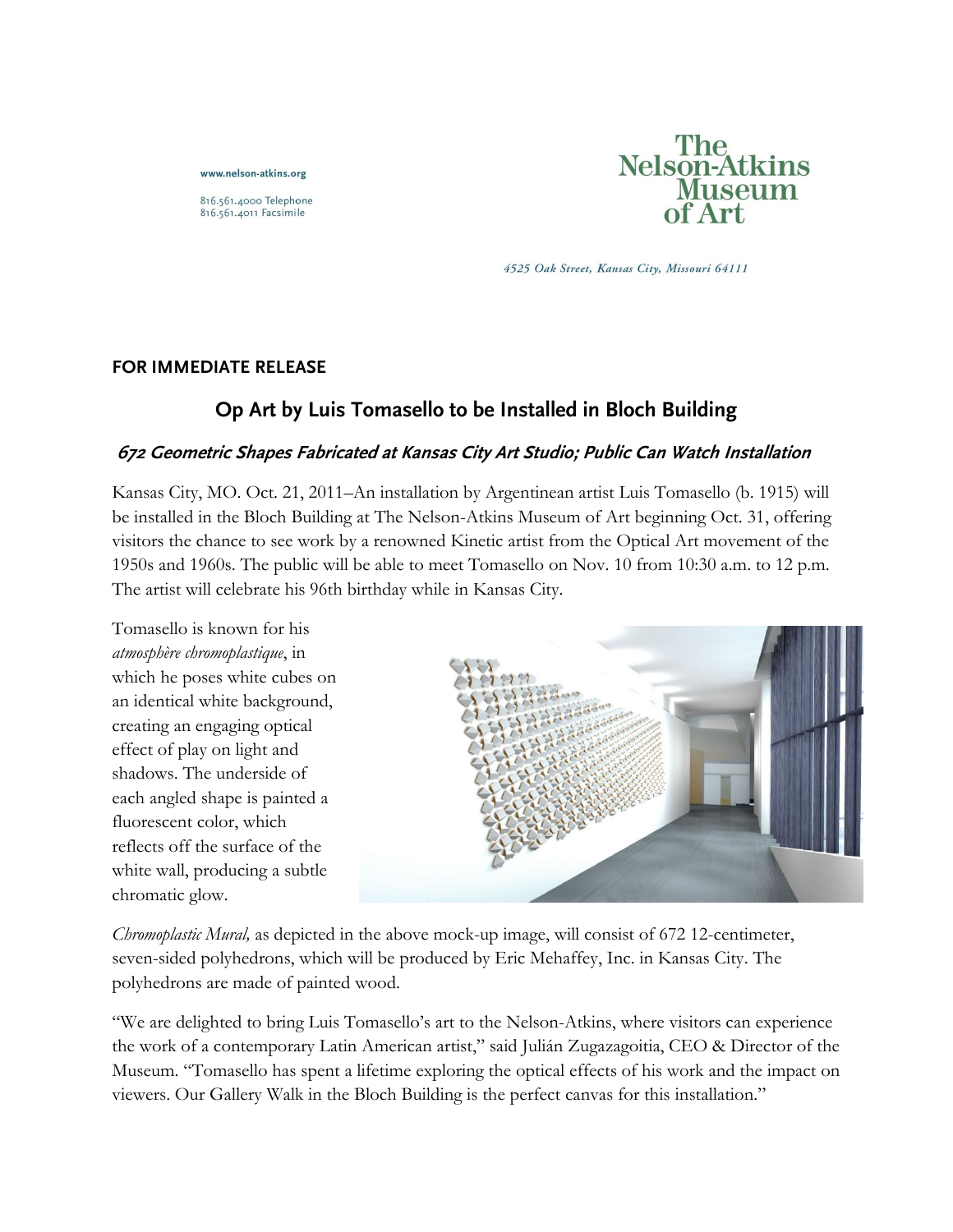The work will be installed on the east wall between Modern & Contemporary galleries and the African gallery, and the wall faces a long window that looks out on the Kansas City Sculpture Park. The public is invited to watch the installation in progress during public hours beginning Wednesday, Nov. 2 until the installation is complete.

"Installing Tomasello's work in the Bloch Building illustrates the importance of activating public spaces at the Nelson-Atkins," Zugazagoitia said. "This works brilliantly with Steven Holl's architecture, and our hope is to continue this dialogue between art and architecture in the future. We began with Scumaks in Bloch Lobby, followed by more than 40 Rodin sculptures in the lobby, and now Op Art by Tomasello."

Tomasello is primarily associated with Kinetic art, a 1960s movement prevalent in Paris, especially connected to the Denise René Gallery. Kinetic art refers to work that moves or that gives the sensation of movement through its optical effects. It also depends upon the active participation of the spectator because as viewers move in relation to the overall work, the light, colors and surfaces appear to change dramatically. In 1965, Tomasello's work was included in an exhibition on Op art, or Optical art, which became well known in New York through William Seitz's show, *The Responsive Eye*, at The Museum of Modern Art.

After studying painting at the Academy of Fine Arts in Buenos Aires, Tomasello settled in Paris in 1957, where he currently lives and works. He exhibited with a group of artists whose research took them from constructive abstraction to cinetism, an art form founded on optical illusion that was popular from 1950 through 1963. He showed at numerous national and international exhibitions of Op-Art, including the landmark show "*La Lumiere et la Mouvement*" (1967). He is represented by the Sicardi Gallery in Houston.

"Tomasello's work is fascinating to visitors, who quickly become engaged in the active play of his surfaces with light, color and shadows," said Leesa Fanning, associate curator, Modern & Contemporary Art. "The shape of the objects, the pattern of their placement and the repetition become even more enlivened as viewers move in relation to the work."

Tomasello has created a number of large scale architectural works including *Lumino-acoustic Mural*, Salle Blue Auditorium, Palais des Congrès, Porte Maillot, Paris, France, 1973; *Mural cromoplásatico*, Ville Nouvelle de Vaudreuil, France, 1979;*Chromoplastic Mural*, Police Headquarters, Grenobel, France, 1981; *Atmósfera Chomoplástica Mural*, Museo Nacional de Bellas Artes de Neuquén, Neuquén, Argentina, 2004.

#### **The Nelson-Atkins Museum of Art**